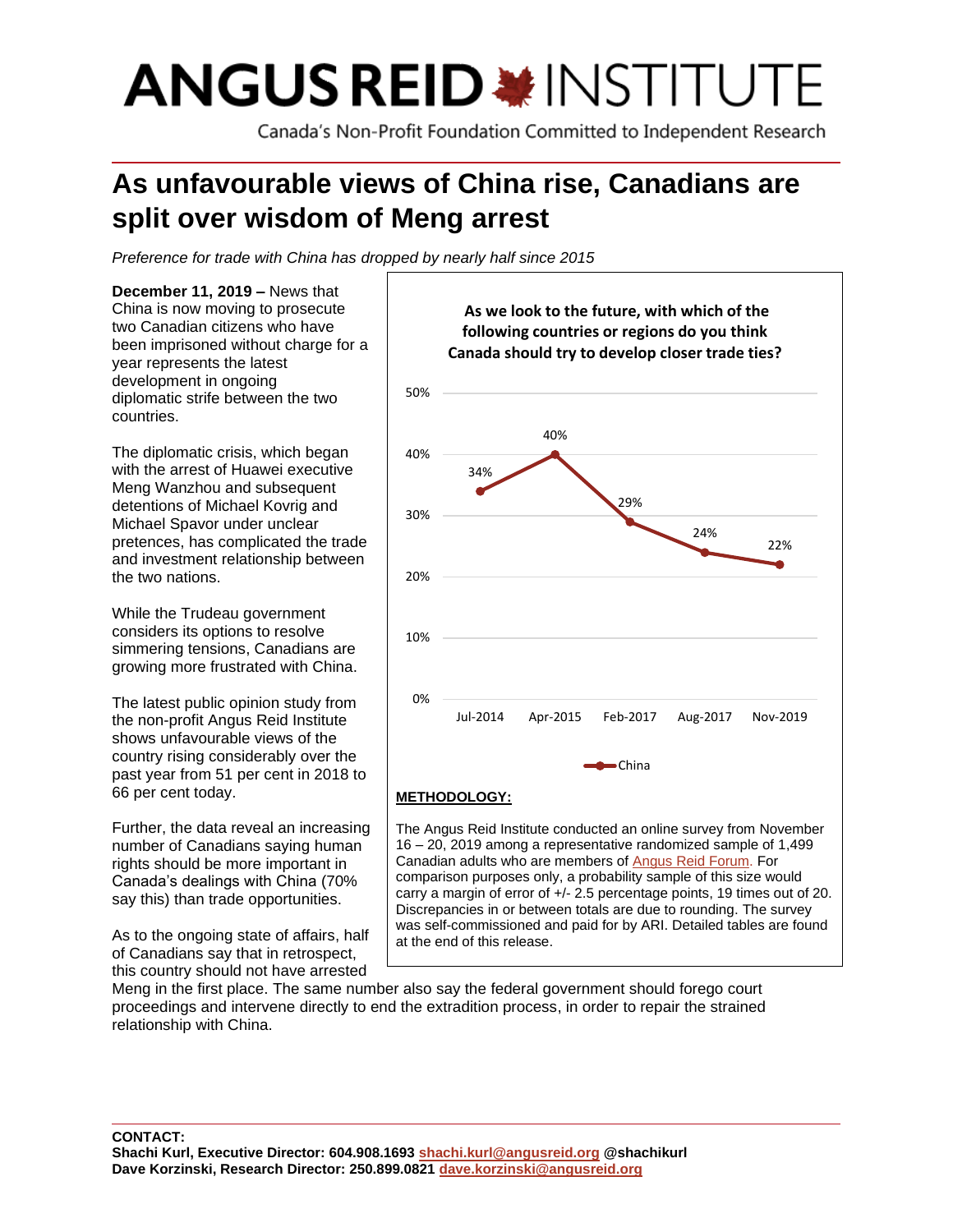

#### **More Key Findings:**

- Seven-in-ten (69%) say that Canada should not allow Huawei to be involved with the production of future 5G mobile networks in this country due to security concerns
- Just over half of Canadians (54%) say they expect the relationship between Canada and China to be repaired soon and get back to firmer ground
- Nine-in-ten Canadians (90%) say that China cannot be trusted on the rule of law and upholding human rights

# *About ARI*

*The Angus Reid Institute (ARI) was founded in October 2014 by pollster and sociologist, Dr. Angus Reid. ARI is a national, not-for-profit, non-partisan public opinion research foundation established to advance education by commissioning, conducting and disseminating to the public accessible and impartial statistical data, research and policy analysis on economics, political science, philanthropy, public administration, domestic and international affairs and other socio-economic issues of importance to Canada and its world.*

# **INDEX:**

#### **Part One: Canada and China's complicated relationship**

- **Negative perceptions hamper trade enthusiasm?**
	- **Human rights trump trade for most**
- **Plurality see trade with China good for national economy, but bad for own communities**

# **Part Two: The Meng situation**

- **Vast majority following news on Meng arrest**
- **Conflicted opinion on past and future handling of Meng case**
- **Canadians divided over whether the relationship can be fixed**

**Part Three: The question of Chinese investment and Huawei**

- **Three-quarters support restrictions on Chinese investment in "sensitive industries"**
- **Most say Huawei shouldn't be part of 5G infrastructure**

# **Part One: Canada and China's complicated relationship**

# **Negative perceptions hamper trade enthusiasm?**

The last year has been a rocky one for the Sino-Canadian relationship.

Canadian police arrested Huawei executive Meng Wanzhou last December at Vancouver International airport [at the request](https://www.washingtonpost.com/world/the_americas/canada-helped-the-us-arrest-meng-wanzhou-as-it-gets-punished-by-china-its-on-its-own/2019/05/07/c8152fbe-6d18-11e9-bbe7-1c798fb80536_story.html) of the United States, which is seeking to extradite Meng on charges that she violated U.S. sanctions laws.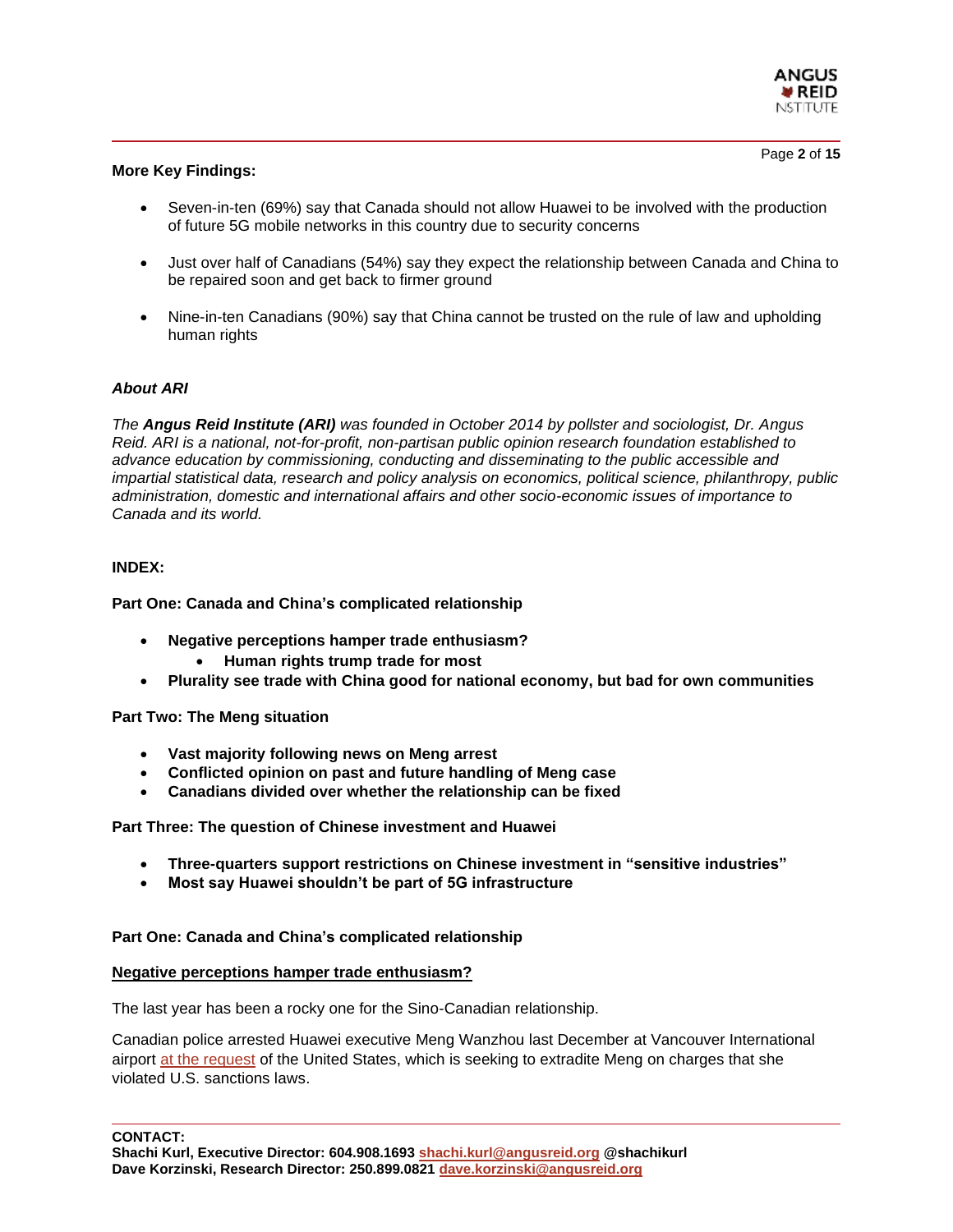

Page **3** of **15** In what is widely seen as [retaliation,](https://www.theglobeandmail.com/politics/article-john-manley-urges-prisoner-exchange-to-swap-huawei-executive-meng/) China detained two Canadians, Michael Kovrig and Michael Spavor on allegations related to national security, which have [yet to be defined](https://www.washingtonpost.com/world/the_americas/canada-helped-the-us-arrest-meng-wanzhou-as-it-gets-punished-by-china-its-on-its-own/2019/05/07/c8152fbe-6d18-11e9-bbe7-1c798fb80536_story.html) in full. China also [banned the](https://thestarphoenix.com/news/local-news/this-might-be-the-new-normal-canadian-canola-farmers-are-getting-used-to-life-without-china)  [import](https://thestarphoenix.com/news/local-news/this-might-be-the-new-normal-canadian-canola-farmers-are-getting-used-to-life-without-china) of Canadian canola oil, and [blocked meat imports](https://www.cbc.ca/news/politics/foreign-affairs-minister-wants-a-new-framework-on-canada-china-relations-1.5380190) from June to November this year.

Against this backdrop, views of China are largely unfavourable in Canada. In fact, two-thirds of Canadians (66%) say they have an unfavourable view of the nation that is Canada's [second largest](http://www.worldstopexports.com/canadas-top-import-partners/) trading partner. Among a list of some of Canada's major trading partners, China emerges as the second most unfavoured after Saudi Arabia.



**Overall, would you say you have a favourable or unfavourable view of each of the following countries?**

This is notable, in particular because of the changes in public opinion over the last 13 months. The percentage of Canadians holding an unfavourable view of China has risen significantly, from half (51%) in 2018 to fully two-thirds (66%) in 2019. Additionally, the number who identify China as a nation with whom we should be building closer trade ties has halved over the last four years. Today, one-in-five (22%) say Canada should focus its trade development efforts on the economic giant, down from 40 per cent who held this view in 2015: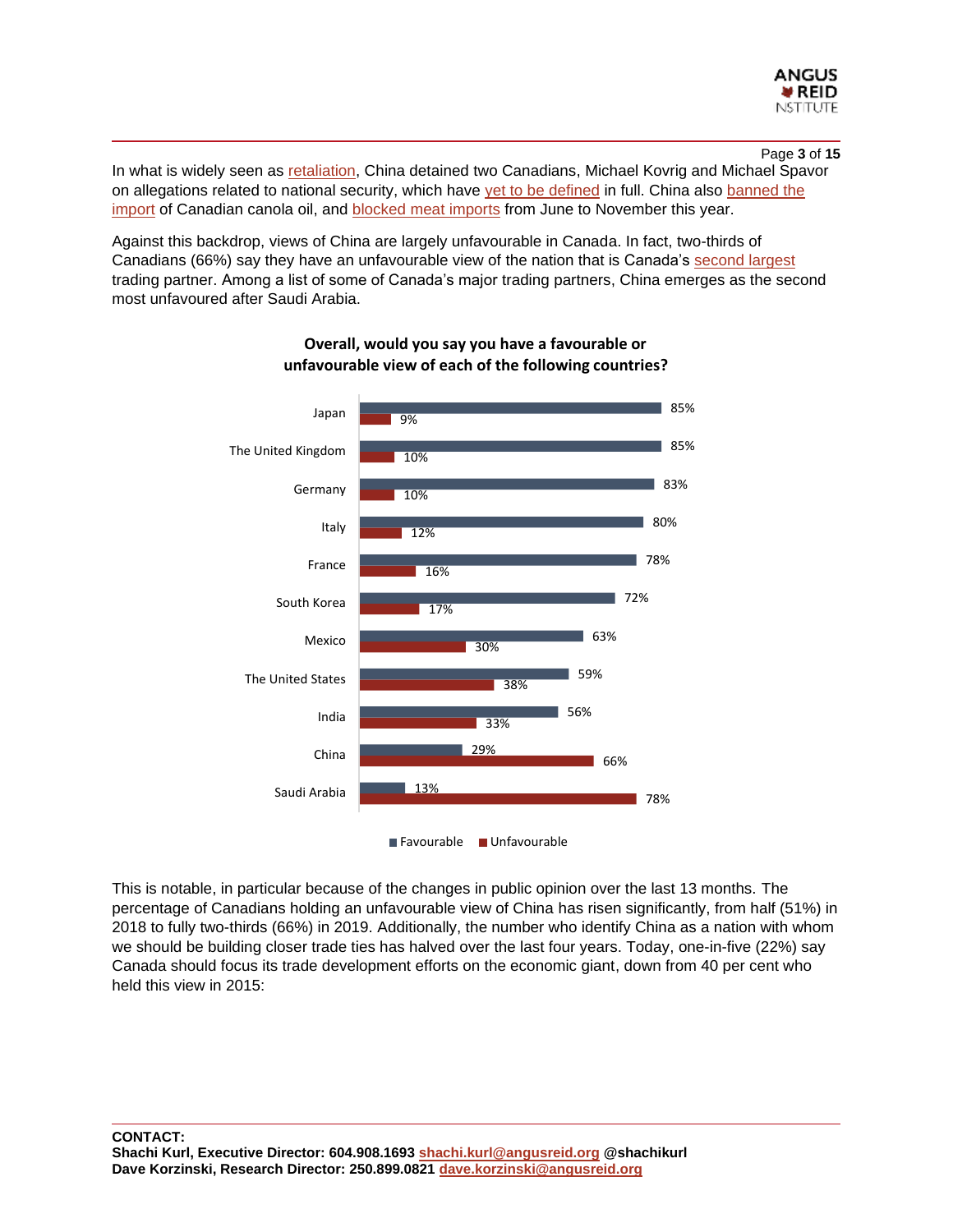

Page **4** of **15**

28% 38% 34% 40% 29% 24% 22% 13% 10% 19% 0% 10% 20% 30% 40% 50% 60% Jul-14 Apr-15 Feb-17 Aug-17 Nov-19 **you think Canada should try to develop closer trade ties?** ■USA European Union China South/Central America India Southeast Asia  $\rightarrow$ UK

**As we look to the future, with which of the following countries or regions do** 

Canada's new Foreign Affairs Minister Francois-Philippe Champagne has expressed support for [diversifying trade in Asia,](https://www.cbc.ca/news/politics/foreign-affairs-minister-wants-a-new-framework-on-canada-china-relations-1.5380190) in part by taking advantage of existing free trade agreements with other countries in the region. While one such agreement, the Comprehensive and Progressive Agreement for Trans-Pacific Partnership (CPTPP), provides new access to key Asian markets such as Japan, Vietnam and Singapore, just ten per cent of Canadians say they would like to see closer trade ties with Southeast Asia.

# **Human rights trumps trade for most**

Over the past year, China has come under fire for its human rights record, including censorship of the country's [#MeToo movement,](https://foreignpolicy.com/2019/01/10/chinas-metoo-activists-have-transformed-a-generation/) [supporting](https://www.scmp.com/news/china/politics/article/3034266/hong-kong-police-have-unwavering-support-beijing-says-after) police violence against pro-democracy protestors in Hong Kong and acts of violence against its [minority Uighur Muslim population](https://www.cbc.ca/news/canada/windsor/uighur-activist-china-cables-reaction-1.5373227) in Xinjiang.

Likely attuned to this, Canadians voice near unanimous agreement (90%) with the statement "China can't be trusted on human rights or the rule of law":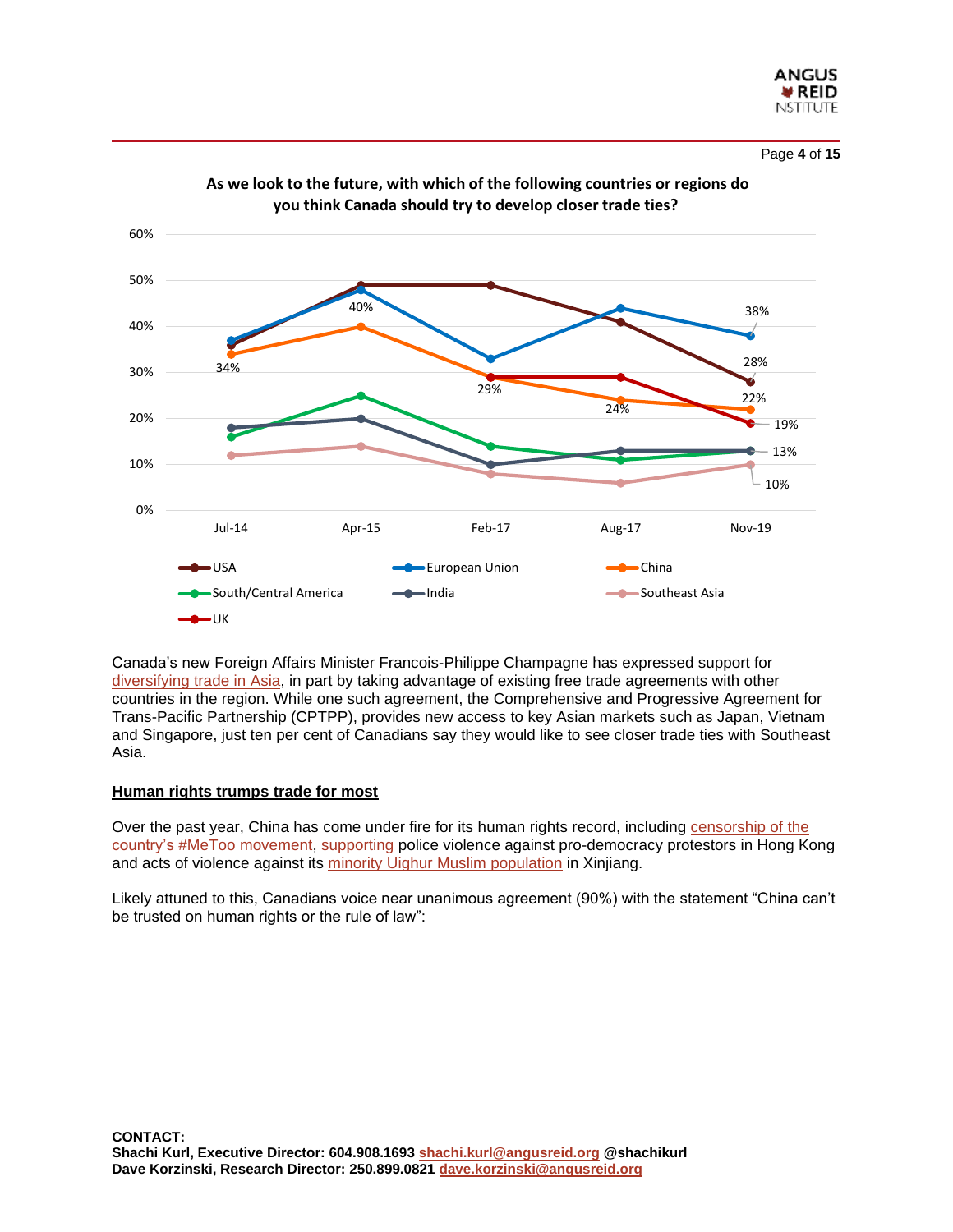

Page **5** of **15**



But when asked whether human rights or trade opportunities should take greater precedence in Canada's approach to its relationship with China, seven-in-ten Canadians (70%) say they are inclined to place greater emphasis on the former, while a significant number (30%) choose trade. Still, Canadian preference for the protection of human rights in China over Canada's trade opportunities has grown over the course of the last year:



**Thinking about Canada's overall relationship with China, what should be more important to Canada:** 

 $\blacksquare$  Trade and investment opportunities for Canada  $\blacksquare$  Human rights and the rule of law

Opinion in this country, however, is not unanimous. While more than half of each party's supporters say Canada should emphasize human rights and the rule of law over economic opportunity, supporters of the Conservative Party are more than three times as likely as NDP supporters to say that they prioritize trade: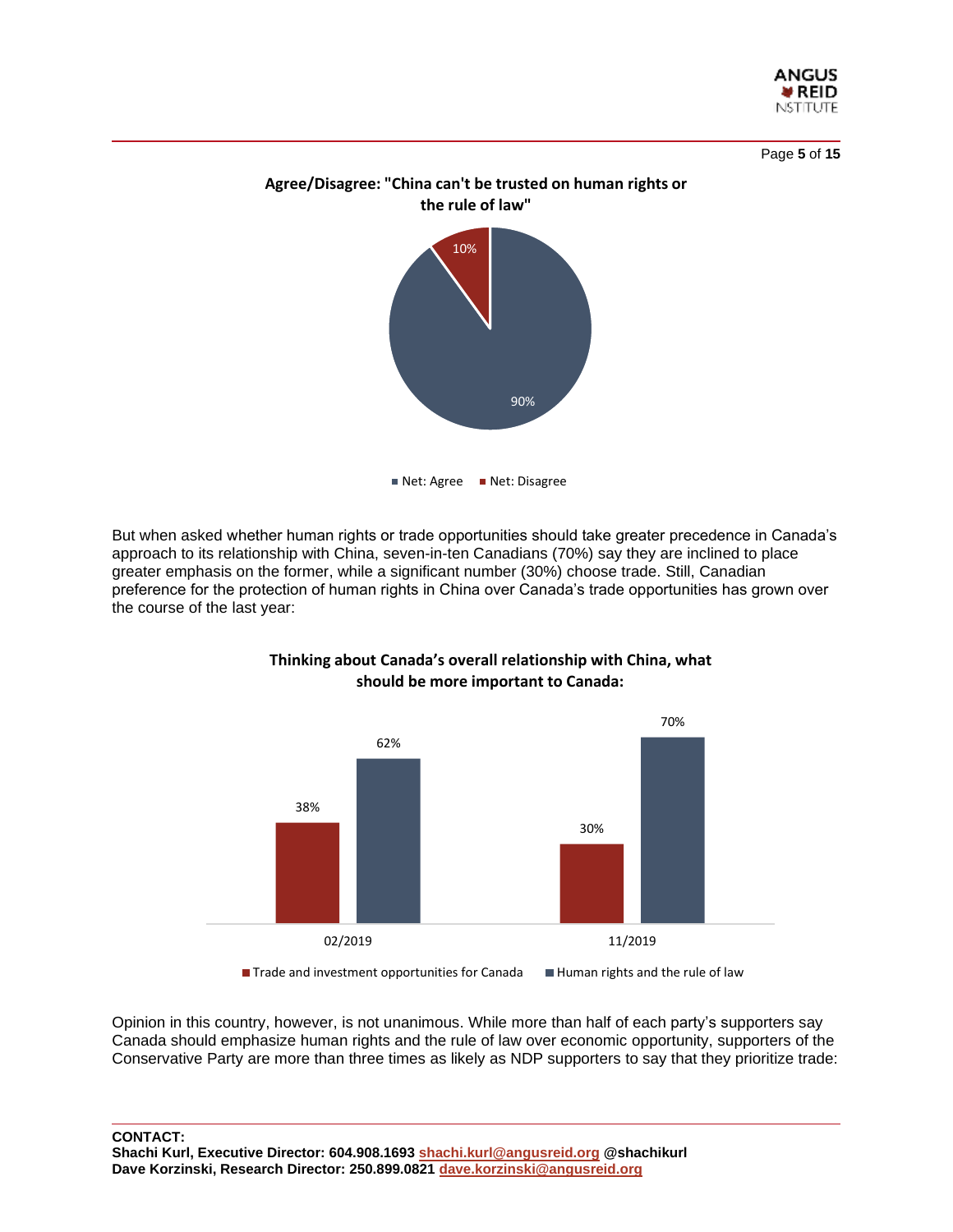

Page **6** of **15**



# **Thinking about Canada's overall relationship with China, what should be more important to Canada:**

# **Plurality see trade with China good for national economy, but bad for own communities**

Despite significant concern over China's human rights record, four-in-ten Canadians still say the Canada-China trade relationship has a positive impact on the Canadian economy. Trade between the two nations accounted for [approximately \\$38 billion](https://www.cnbc.com/2019/09/27/canada-will-take-harder-stance-on-china-no-matter-who-wins-the-election.html) in 2018. Nonetheless, the population is divided about the impact that Chinese trade has on both the national economy and that of their own communities:



**Overall, what kind of impact would you say the Canada – China trade relationship has on: (All respondents, n=1,499)**

Given the recent [Chinese sanctions](https://calgaryherald.com/business/business-wire/china-to-resume-imports-of-canadian-beef-and-pork) on Canada's beef and canola farmers this year, it is perhaps understandable that the highest levels of negative sentiment are generated in Alberta and Saskatchewan, the primary suppliers of those goods: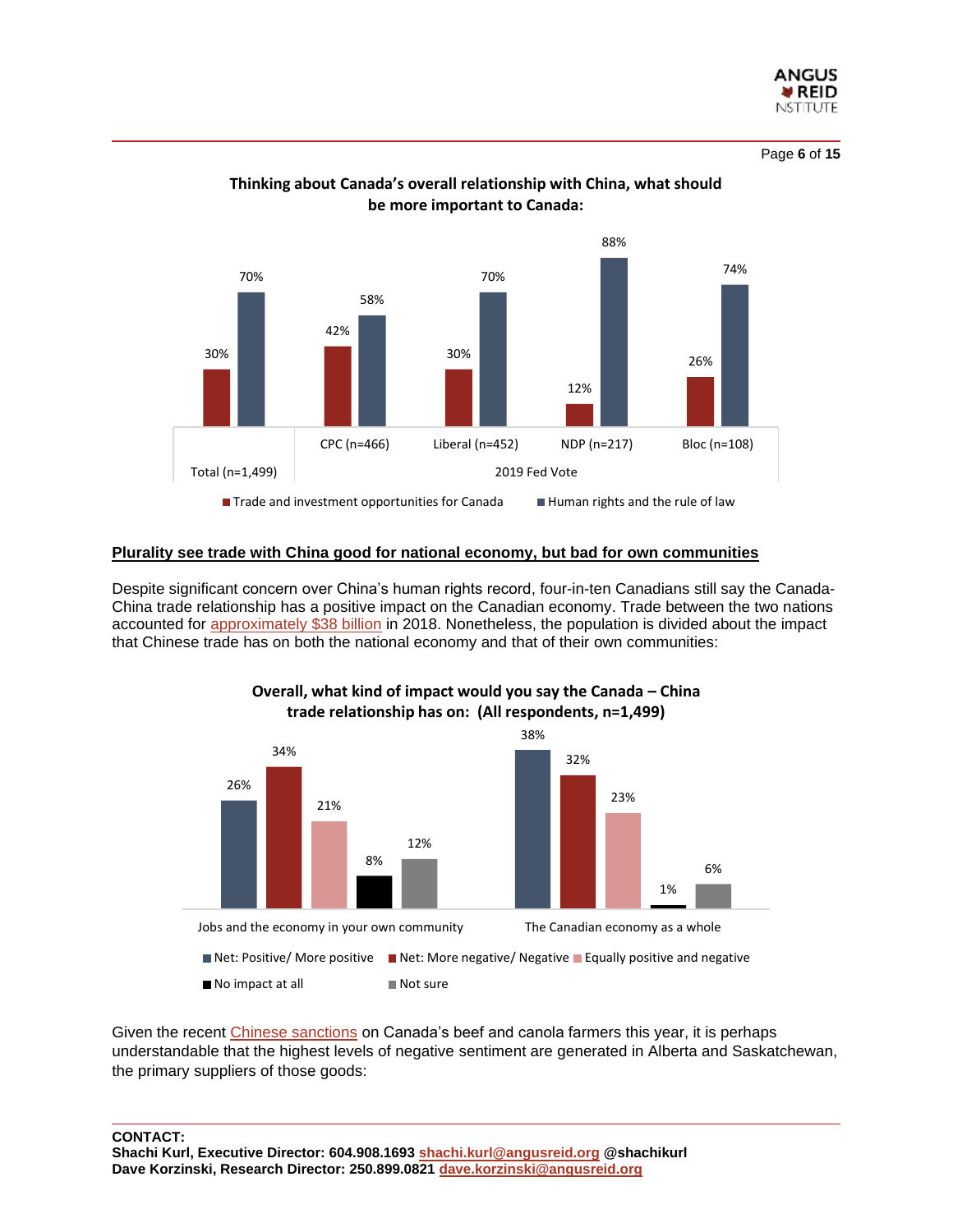|                                                                                                                                        |                          |                 |          |          |          |          |          | Page 7 of 15 |  |  |  |  |
|----------------------------------------------------------------------------------------------------------------------------------------|--------------------------|-----------------|----------|----------|----------|----------|----------|--------------|--|--|--|--|
| Overall, what kind of impact would you say the Canada – China trade relationship has<br>on jobs and the economy in your own community? |                          |                 |          |          |          |          |          |              |  |  |  |  |
| *unweighted                                                                                                                            | <b>Total</b><br>(1, 499) | <b>Region</b>   |          |          |          |          |          |              |  |  |  |  |
| sample sizes                                                                                                                           |                          | <b>BC (190)</b> | AB (146) | SK (104) | MB (103) | ON (450) | QC (400) | ATL (106)    |  |  |  |  |
| <b>Positive/ More</b><br>positive                                                                                                      | 26%                      | 29%             | 23%      | 25%      | 27%      | 22%      | 30%      | 32%          |  |  |  |  |
| <b>More</b><br>negative/<br><b>Negative</b>                                                                                            | 34%                      | 30%             | 42%      | 42%      | 27%      | 35%      | 34%      | 27%          |  |  |  |  |
| <b>Equally</b><br>positive and<br>negative                                                                                             | 21%                      | 26%             | 19%      | 18%      | 21%      | 20%      | 20%      | 18%          |  |  |  |  |
| No impact                                                                                                                              | 8%                       | 6%              | 4%       | 9%       | 10%      | 10%      | 6%       | 12%          |  |  |  |  |
| <b>Not sure</b>                                                                                                                        | 12%                      | 10%             | 13%      | 6%       | 15%      | 13%      | 11%      | 11%          |  |  |  |  |

# **Part Two: The Meng situation**

# **Vast majority following news on Meng arrest**

A majority of Canadians have been paying attention to the saga involving the arrest of Meng Wanzhou. One-quarter (27%) say that they have been following closely, while another 41 per cent have been seeing coverage and having some conversations about the events. The overall level of awareness equates to a score of 58 on the ARI Engagement Index, which is above average but below some of the most engaging stories of the year:

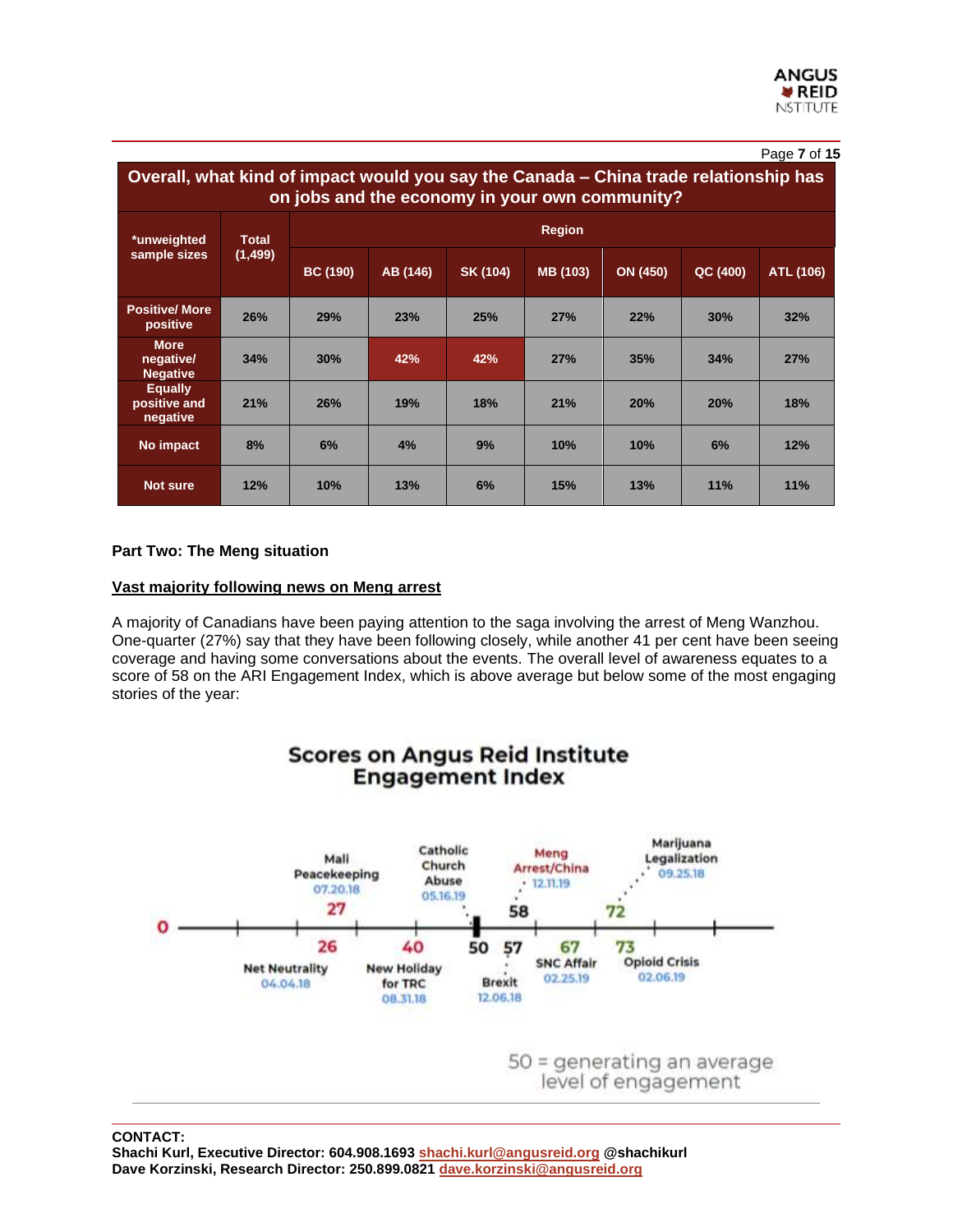

Given the relatively high amount of attention they are paying to this issue, it is perhaps unsurprising that Canadians overwhelmingly view the situation as a serious one. Nine-in-ten respondents (88%) say tensions between Canada and China are either "very serious" or "quite serious," as seen in the graph that follows:



# **Based on whatever you've seen or heard about this current tension between Canada and China, would you describe this**

# **Conflicted opinion on past and future handling of Meng case**

After seeing the strain it has put on the relationship between their country and China, Canadians are split on whether arresting Meng was indeed the correct decision. Equal numbers say that Canada should have resisted the request from the United States to arrest Meng (51%) or that they made the right decision (49%). Responses have changed slightly since the beginning of the year: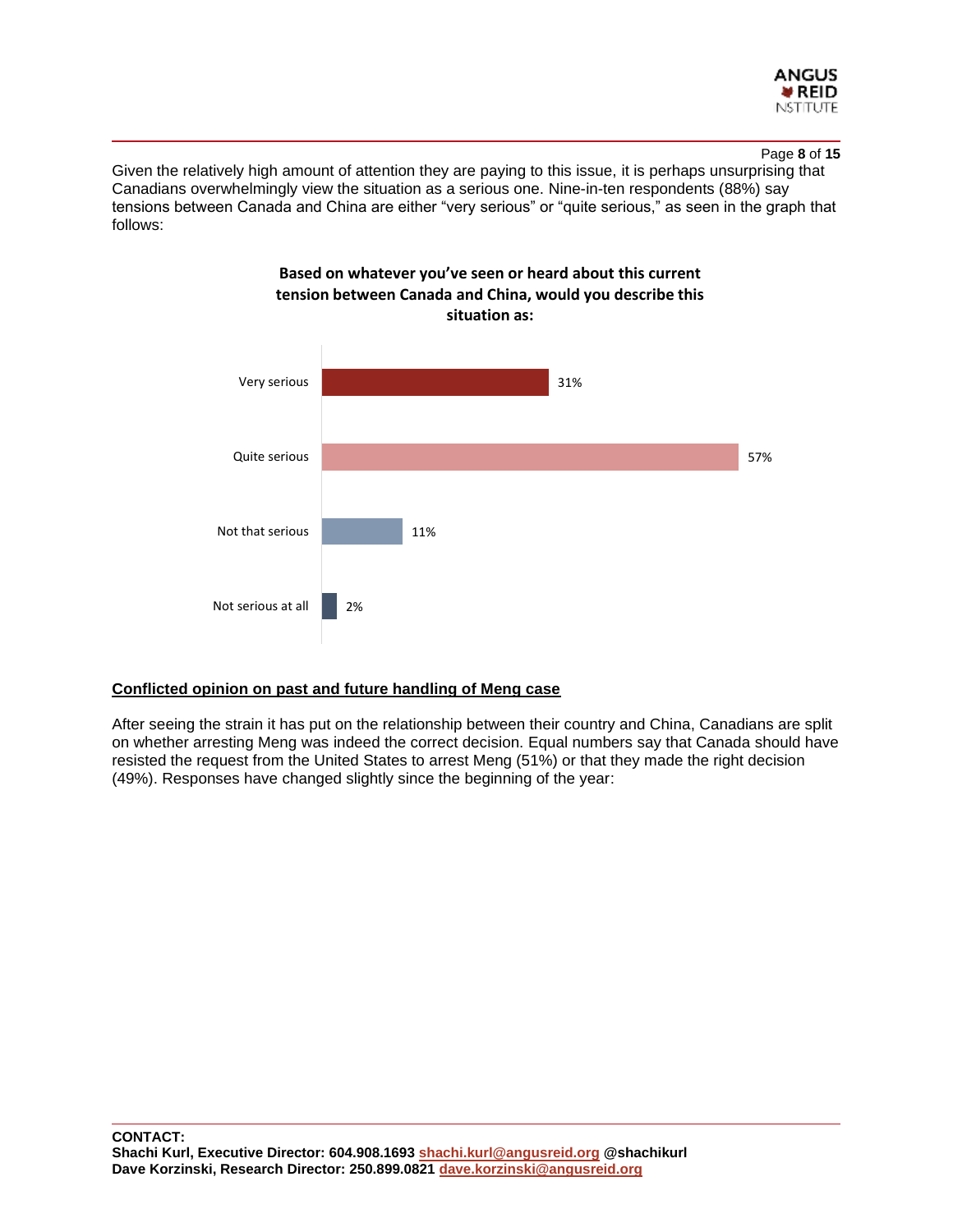

Page **9** of **15**



# **Agree/Disagree: "Canada should have resisted the US request and not arrested Meng in the first place"**

Notably, political affiliation plays little role in Canadian opinion on the handling of the Meng case. Supporters of all of the major federal parties are divided, while two-thirds of Bloc supporters say that Canada should have reacted differently to Meng's arrival:



# **Agree/Disagree: "Canada should have resisted the US request and not arrested Meng in the first place"**

China's new ambassador to Canada recently reiterated that releasing Meng would help relations between the two countries ["return to normal".](https://globalnews.ca/news/6205277/china-meng-wanzhou-canada/) Observers have speculated that China will not release the two Canadians being held [until Meng's hearing is complete.](https://globalnews.ca/news/5291920/canada-release-canadians-held-in-china-kovrig-spavor/)

With this in mind, respondents were asked how the federal government should handle the situation going forward. Slightly more than half (53%) say the Trudeau government should continue its current approach – leaving resolution of the situation to the courts – regardless of the consequences to Canada-China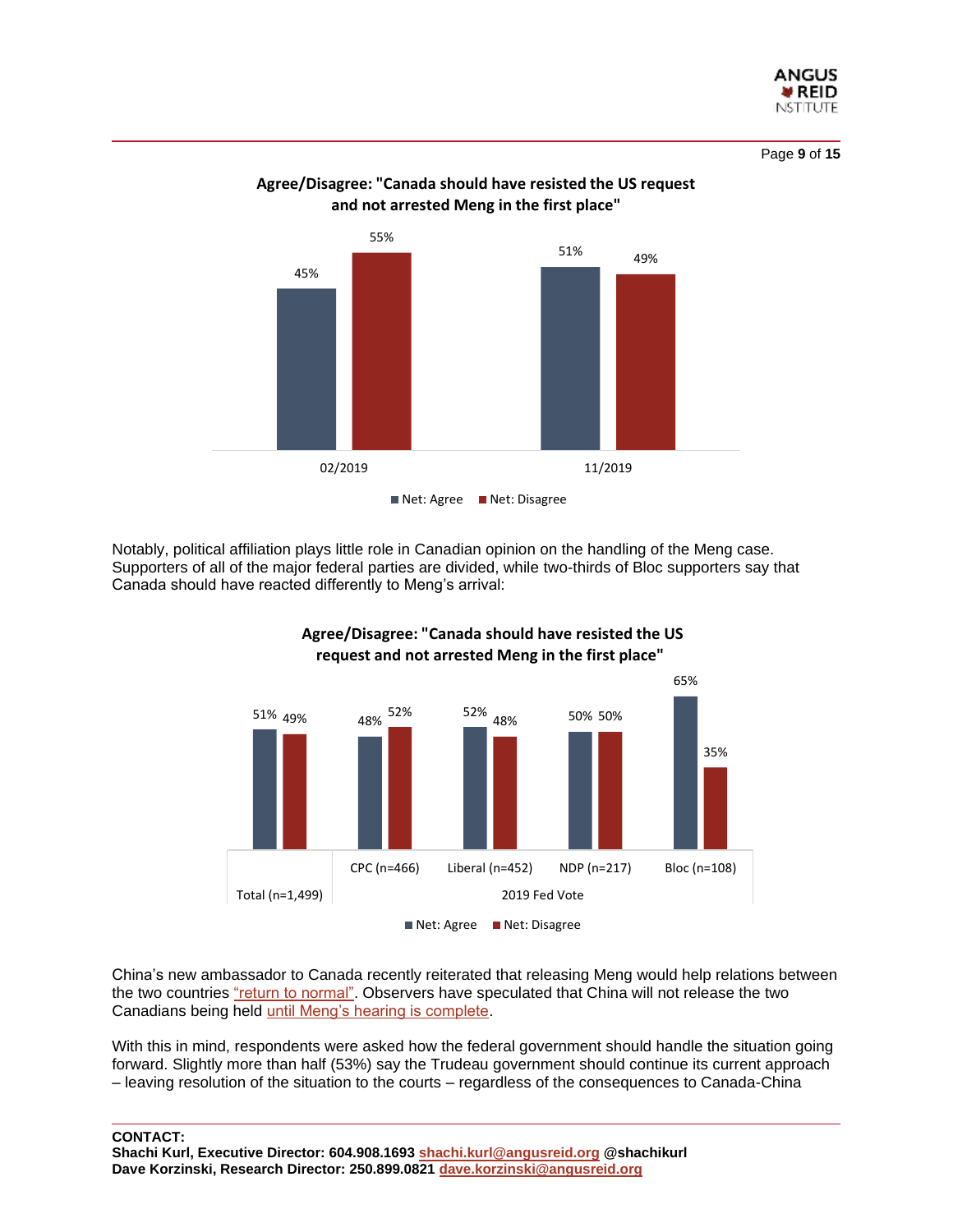

Page **10** of **15** relations. The other half (47%) say they would prefer to have the government step in and try to end this saga.

The justice minister, for example, has the capacity to end [the extradition process](https://globalnews.ca/news/5425389/meng-wanzhou-lawyers-call-trudeau-government-end-extradition-proceedings/) under Canada's Extradition Act. But in June, then-Foreign Affairs Minister Chrystia Freeland said that such a move would set a [dangerous precedent](https://globalnews.ca/news/5387310/chrystia-freeland-meng-wanzhou-extradition/) with respect to Canada honouring its extradition treaty with the United States:

# **What do you think the Canadian government's overall approach should be regarding the Meng situation? (All respondents, n=1,499)**



Most Liberal voters appear satisfied with the current approach, and they are joined by the same number of NDP supporters:



# **What do you think the Canadian government's overall approach should be regarding the Meng situation?**

- Continue to treat it as a legal matter and leave it with the courts to decide, no matter the consequences to Canada-China relations
- Apply political pressure to get Meng out of the Canadian system somehow, in hopes of resolving these tensions with China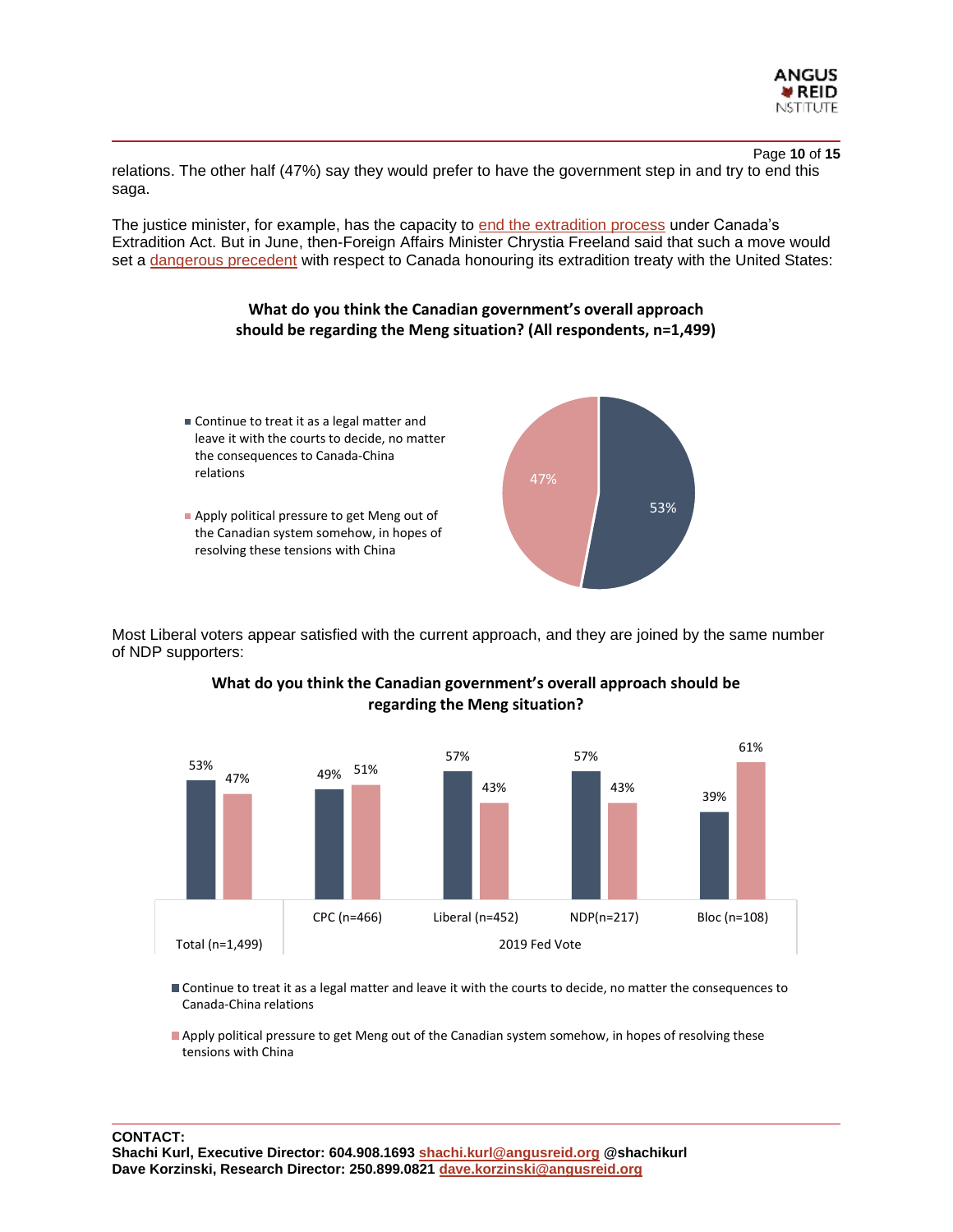

Page **11** of **15**

# **Canadians divided over whether the relationship can be fixed**

The future of Canada's relationship with China remains uncertain. As China's new ambassador to Canada expresses hope that Trudeau's new cabinet will help repair Canada-Chinese relations, Foreign Affairs Minister Francois-Philippe Champagne is re-evaluating the relationship and seeking a new framework ["where the interests of Canada stand out".](https://www.cbc.ca/news/politics/foreign-affairs-minister-wants-a-new-framework-on-canada-china-relations-1.5380190) Canadians themselves are near equally divided on what the future holds:



# **Looking ahead to the future, what do you expect to happen with the Canada – China relationship? (All respondents, n=1,499)**

- This will be sorted out and relations with China will be back to normal
- Canada China relations are in for long term trouble

Conservative supporters are more likely to fear long term troubles for Canada-China relations, perhaps reflective of the larger disapproval voiced by the Conservative caucus, which has urged the Liberal government to take a [tougher stance](https://ipolitics.ca/2019/12/04/conservatives-call-on-trudeau-government-to-increase-pressure-on-china-to-resolve-canola-ban/) against China, including examining retaliatory tariffs.



# **Looking ahead to the future, what do you expect to happen with the Canada – China relationship?**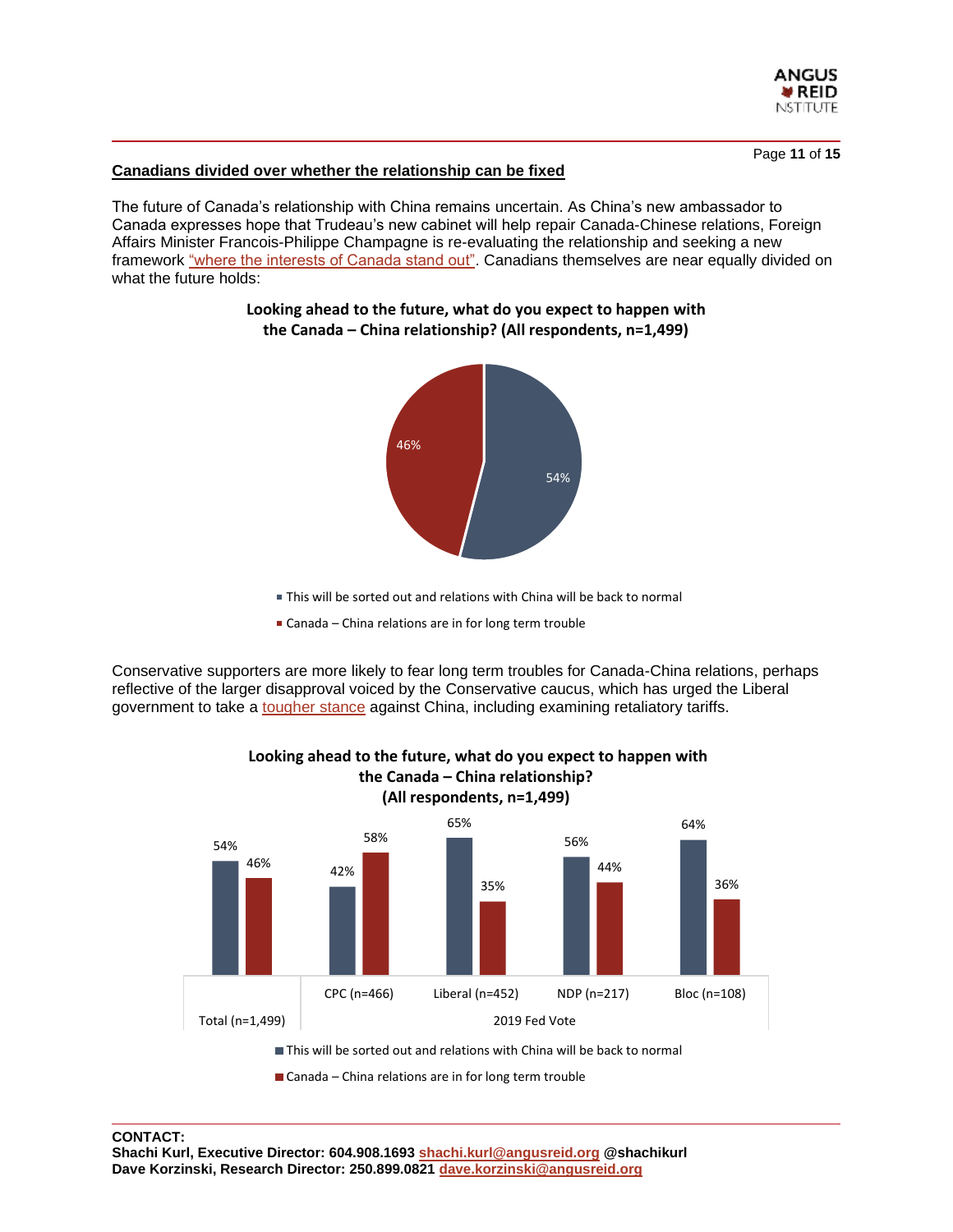

Page **12** of **15**

#### **Part Three: The question of Chinese investment and Huawei**

As Canada navigates the diplomatic crisis surrounding Meng's arrest, it is also trying to balance [opposing](https://www.theglobeandmail.com/politics/article-canadian-intelligence-agencies-disagree-on-whether-to-ban-huawei-from/)  [views](https://www.theglobeandmail.com/politics/article-canadian-intelligence-agencies-disagree-on-whether-to-ban-huawei-from/) on whether to ban Chinese telecom giant Huawei from supplying equipment for the country's 5G cellular networks.

5G, or fifth-generation cellular wireless, promises faster mobile internet with wider coverage and more stable connections. Intelligence and cybersecurity officials in the United States and Australia [have warned](https://www.cbc.ca/news/politics/canada-warned-of-fallout-on-five-eyes-relationship-if-huawei-allowed-on-5g-1.5370992) that allowing Huawei to build cellular networks would pose a security threat to Canada and jeopardize its participation in the decades-long intelligence-sharing arrangement, the Five Eyes.

Earlier this year, the Trudeau government [postponed the decision](https://globalnews.ca/news/5496654/canada-huawei-5g-decision/) until after the October federal election.

#### **Most say Huawei shouldn't be part of 5G infrastructure**

With respect to Huawei's involvement in building Canada's future 5G mobile networks, seven-in-ten Canadians overall (69%) say the federal government should prohibit Huawei from supplying 5G technology to the country:

# **Do you think the federal government should or should not allow Chinese telecom company Huawei to be involved in building Canada's 5G mobile networks? (All respondents, n=1,499)**



Canadians are relatively united in this view, with two-thirds of supporters of each major federal party saying that Canada should not allow Huawei to be involved in 5G network production: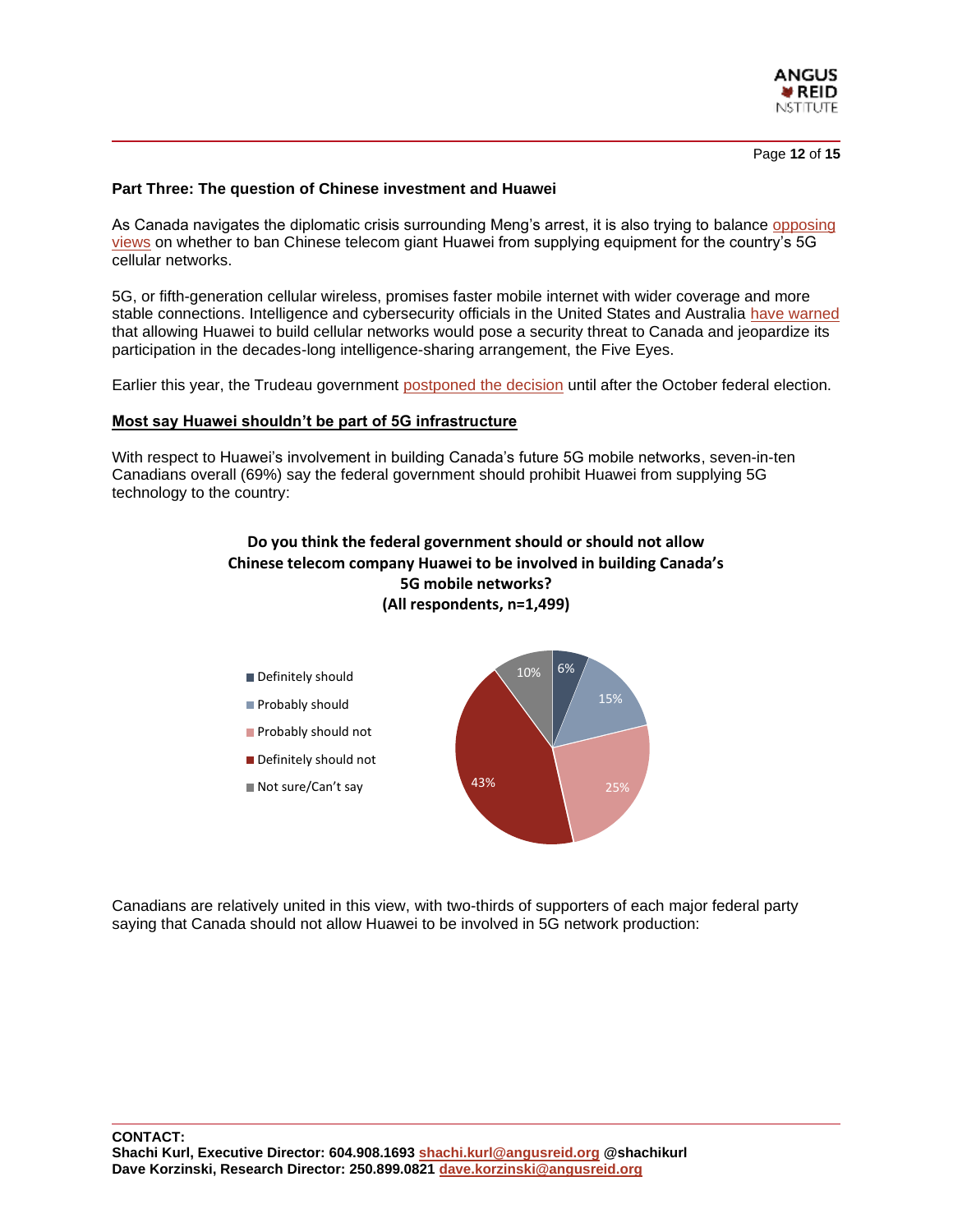

Page **13** of **15**



# **Do you think the federal government should or should not allow Chinese telecom company Huawei to be involved in building Canada's 5G mobile networks?**

# **Three-quarters support restrictions on Chinese investment in "sensitive industries"**

While Huawei's potential 5G technology has dominated news coverage, it is worth noting that the company is just one of many Chinese companies seeking to further expand into foreign markets. Over the last few years, there has been a [global backlash against Chinese investment,](https://www.nytimes.com/2019/10/28/business/china-investment-federal-employees.html) with a number of countries blocking high-profile deals on account of national security concerns.

Asked whether Canada should prohibit Chinese investment in sensitive industries in general, threequarters of Canadians (77%) express support for such measures:



# **Agree/Disagree: "Canada should prohibit Chinese investment in sensitive industries such as finance and telecommunications"**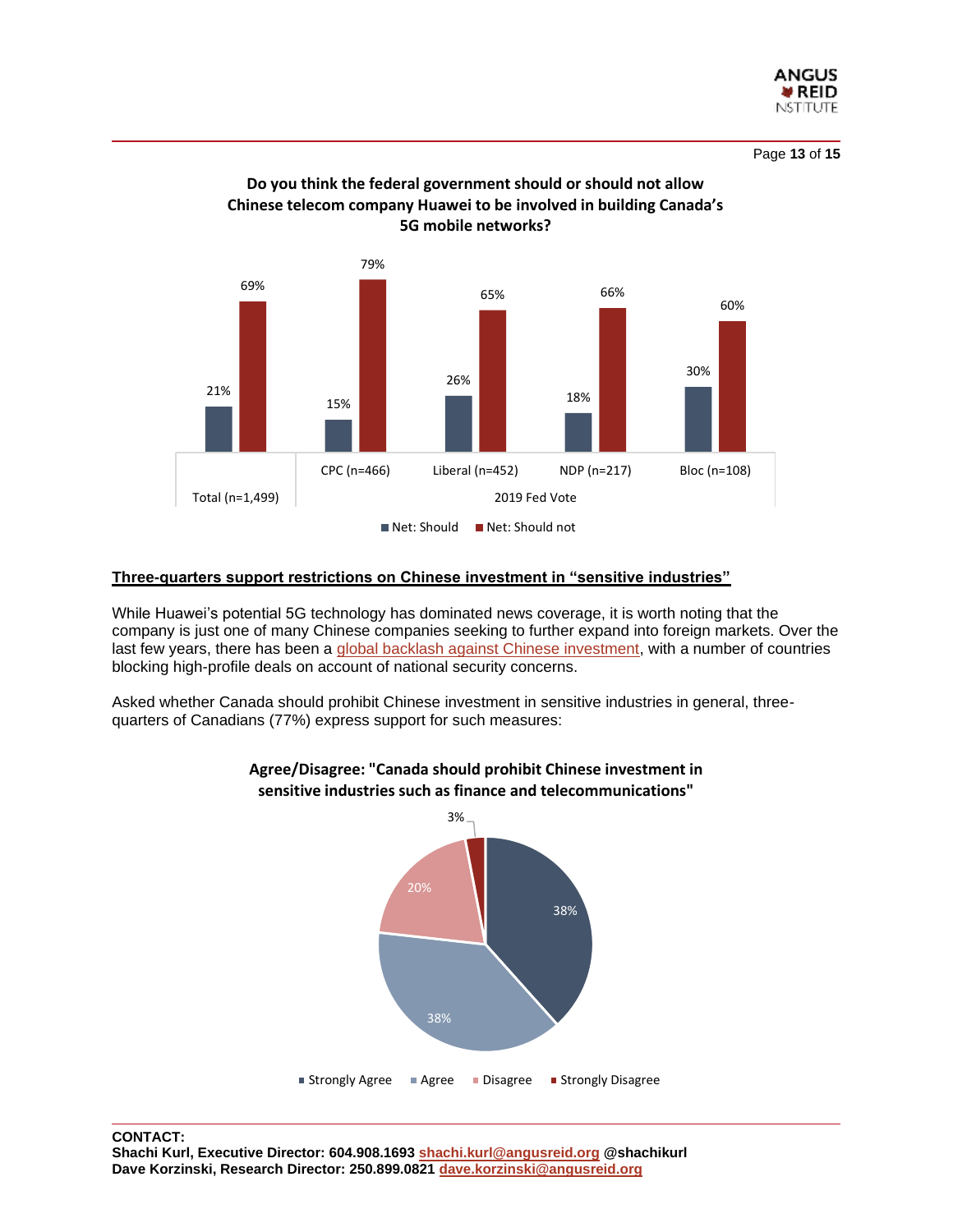

#### Page **14** of **15**

Although a majority in each province support a ban against Chinese investment in sectors such as telecommunications and finance, the gap is narrower in Quebec and Atlantic Canada, where one-third of residents think Canada should not enact such measures:

**Agree/Disagree: "Canada should prohibit Chinese investment in** 



#### *For detailed results by age, gender, region, education, and other demographics, [click here.](http://angusreid.org/wp-content/uploads/2019/12/2019.12.09_Meng_ReleaseTables.pdf)*

#### *Note on Methodology: The ARI Engagement Index*

*Since early 2015, the Angus Reid Institute has been asking Canadians a standardized question about how closely they are following the topics of ARI polls. To facilitate easy comparisons across disparate topics, ARI researchers have developed an Engagement Index based on respondents' answers.*

*For each issue, respondents are asked to say whether they are "following it in the news and discussing it with friends and family," "seeing some media coverage and having the odd conversation," "just scanning the headlines," or not seeing or hearing anything about the issue.*

*The index is based on the average response to this question over the years, with greater weight given to the highest level of engagement on the scale, and lesser weight given to the "having the odd conversation" and "just scanning headlines" responses. An "average" issue scores a 50 on the index, with scores higher than 50 representing above-average engagement and scores lower than 50 representing below-average engagement.*

*On this particular topic of Canada-China relations, roughly three-in-ten (27%) say they are "following it in the news and discussing it with friends and family." Another 41 per cent are "seeing some media coverage and having the odd conversation." One-in-four (24%) are "just scanning the headlines," and just eight per cent haven't seen or heard anything about this story.*

*Responses on this topic equate to a score of 58 on the ARI Engagement Index, which is the fourthhighest score recorded so far in 2019.*